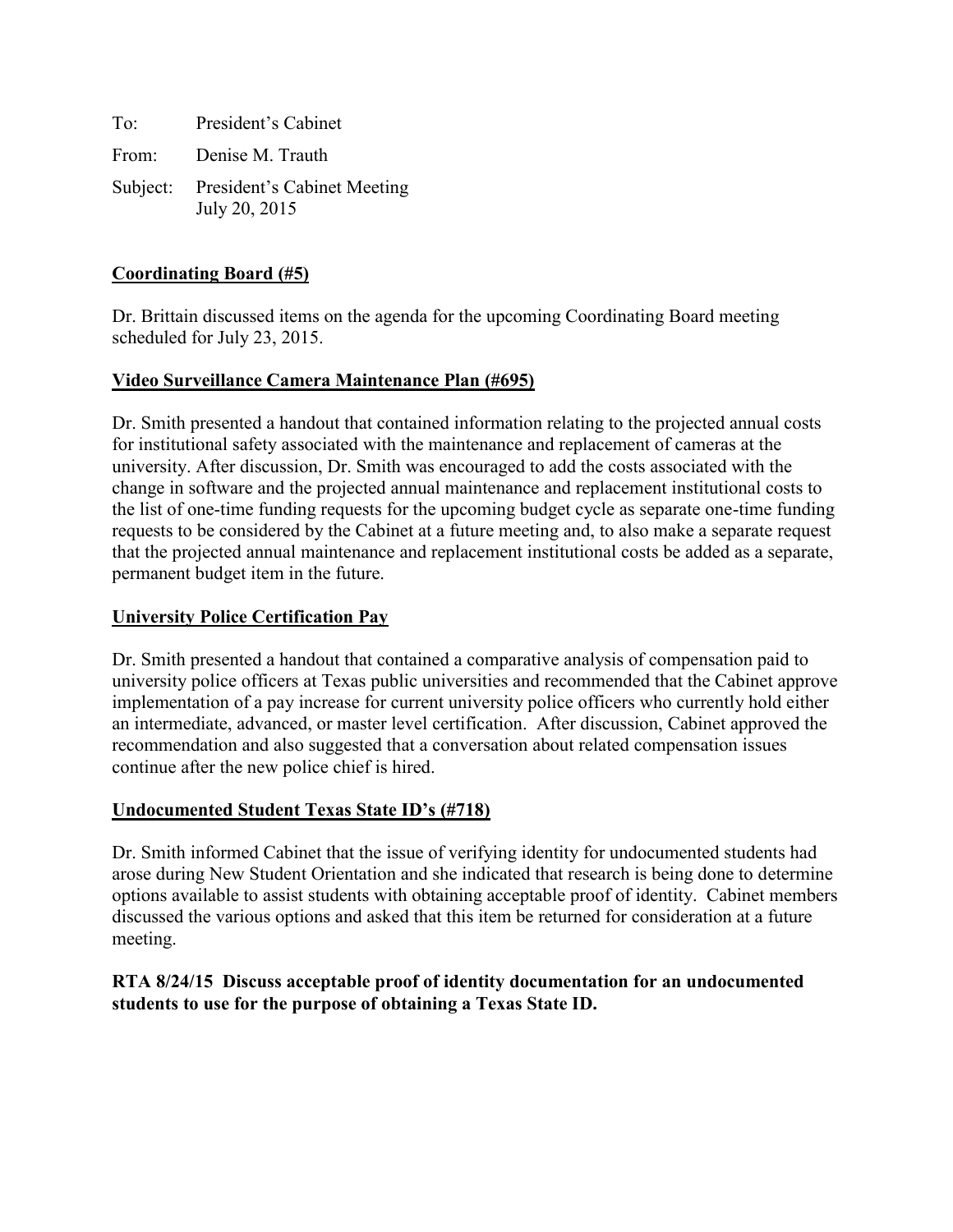## **President's Update (#556)**

President Trauth informed Cabinet that The Texas State University System will convene a Chancellor's Task Force on Campus Carry and all component institutions will have a representative on the task force. Cabinet members discussed the broad-based, inclusive and consultative process that will be used by Texas State University to obtain relevant information, data, and input from all stakeholders on this issue.

President Trauth discussed a legislative request that was received relative to post-legislative session use of B-On-Time funds and indicated that The Texas State University System office will prepare a response to the information request.

# **One-Time-Only Funding Requests (#693)**

President Trauth asked Cabinet members to consider one-time funding requests and indicated that said requests would be vetted at a future Cabinet meeting.

## **Significant Issues (#01)**

Provost Bourgeois announced that New Student Orientation sessions were successful and wellattended.

Provost Bourgeois informed Cabinet that the Carnegie Foundation is in the process of preparing to make changes in the classification of universities. He explained that at the present time Texas State University is classified as a "Master's Large" institution and he anticipates that the university classification category will be changed to the "Doctoral High" classification. Cabinet members discussed the implications of the potential classification change.

Dr. Feakes provided Cabinet members with a summary of the results of the Survey of Nontenure Line Faculty and steps that will can be taken to continue to improve the satisfaction level of nontenure line faculty members. Cabinet members were pleased with the positive survey results and encouraged Dr. Feakes to continue her work in this area.

Dr. Wyatt explained the technical issues relating to telephone problems being experienced on campus, steps that are being taken to correct the problems, and encouraged all divisions to continue to report all problems encountered directly to his office.

Dr. Smith provided a status report relative to applications that have been received for the Regent's Scholarship.

Dr. Smith provided a status report relative to applications for housing for the fall 2015 semester.

Dr. Smith circulated a report of Texas State University enrollment by residence hall and race/ethnicity in spring 2015.